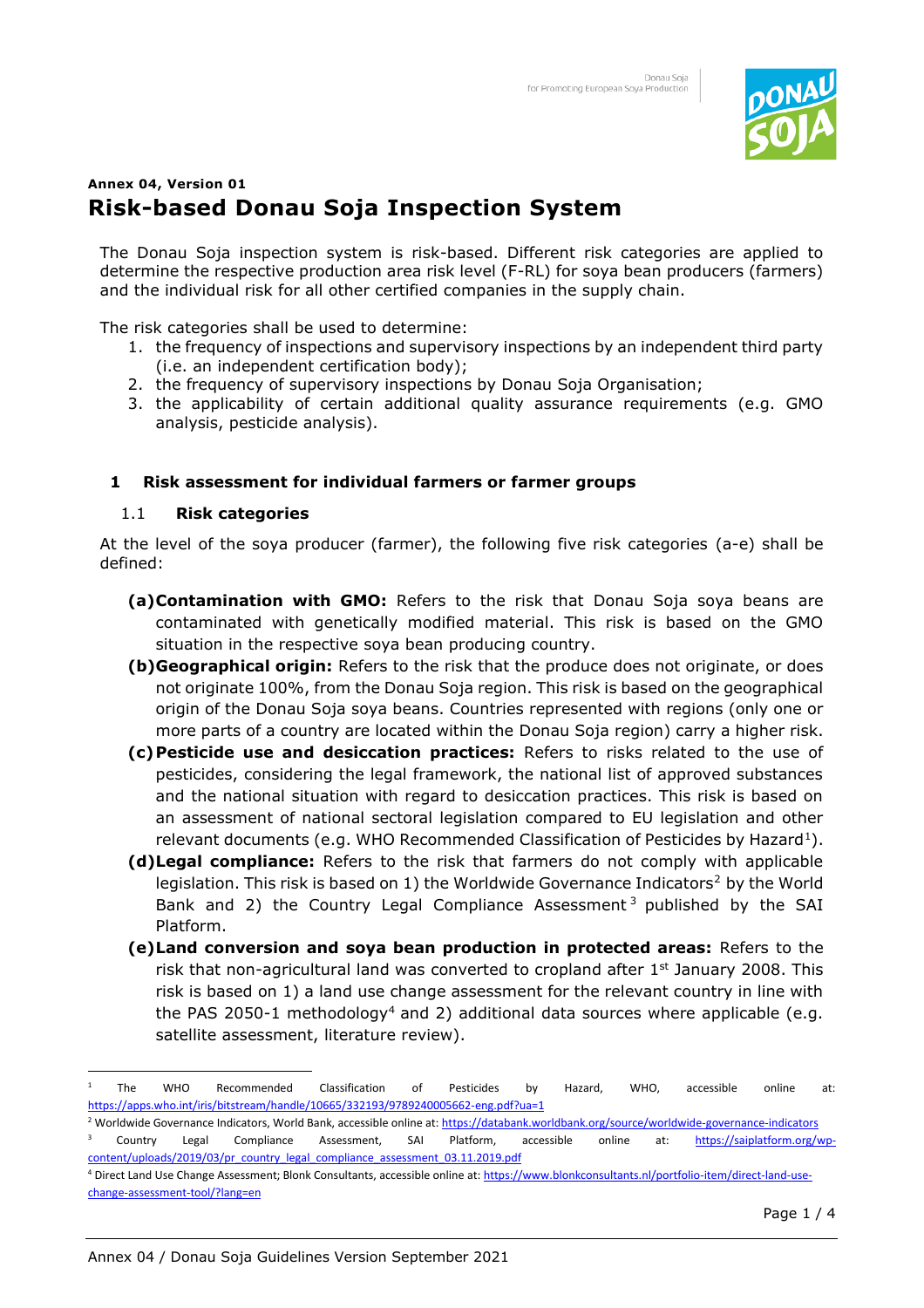

## 1.2 **Risk matrix**

The risk assessment shall consider the risk categories of a-e; the risk shall be assessed per country and shall be summarised as "production area risk level" (F-RL).

| <b>Countries</b>                        | <b>GM-RL</b>   | <b>ORIGIN-RL</b> | <b>PESTICIDE-RL LUC-RL</b> | <b>LEGAL-RL</b> | $F-RL$        |
|-----------------------------------------|----------------|------------------|----------------------------|-----------------|---------------|
| <b>Austria</b>                          |                | 1                |                            |                 | $\Omega$      |
| <b>Bulgaria</b>                         |                |                  |                            |                 |               |
| <b>Croatia</b>                          |                |                  |                            | 2               |               |
| <b>Czech Republic</b>                   |                |                  |                            |                 |               |
| <b>Germany</b>                          |                |                  |                            |                 | 0             |
| <b>Hungary</b>                          |                |                  |                            |                 | n             |
| <b>Italy</b>                            |                |                  |                            |                 |               |
| <b>Poland</b>                           |                |                  |                            |                 |               |
| Romania                                 | $\overline{2}$ |                  |                            |                 |               |
| <b>Slovakia</b>                         |                |                  |                            |                 |               |
| <b>Slovenia</b>                         |                |                  |                            |                 | $\Omega$      |
| <b>Bosnia and</b><br><b>Herzegovina</b> |                |                  |                            |                 | $\mathcal{P}$ |
| <b>Moldova</b>                          | 3              |                  |                            | 2               | 3             |
| <b>Serbia</b>                           |                |                  |                            |                 |               |
| <b>Switzerland</b>                      |                |                  |                            |                 | U             |
| <b>Ukraine</b>                          | 3              |                  |                            |                 | 3             |

## 1.3 **Inspection frequencies for individual farmers or farmer groups**

The risk assessment based on the risk categories of a-e shall determine the frequency of inspections to be conducted by a certification body recognised by Donau Soja Organisation. For farmers or farmer groups, inspections shall be conducted at least every three years. Farmers located in production areas with the highest GMO risk shall be individually certified and be subject to annual inspections.

| Company type                | <b>Risk</b><br>level | <b>Inspection frequency</b> |
|-----------------------------|----------------------|-----------------------------|
| Soya bean producer (farmer) | $F-RL$ <sub>0</sub>  | Inspection every 3 years    |
|                             | $F-RL1$              | Inspection every 2 years    |
|                             | $F-RL2$              | Annual inspection           |
|                             | $F-RL3$              | Annual inspection           |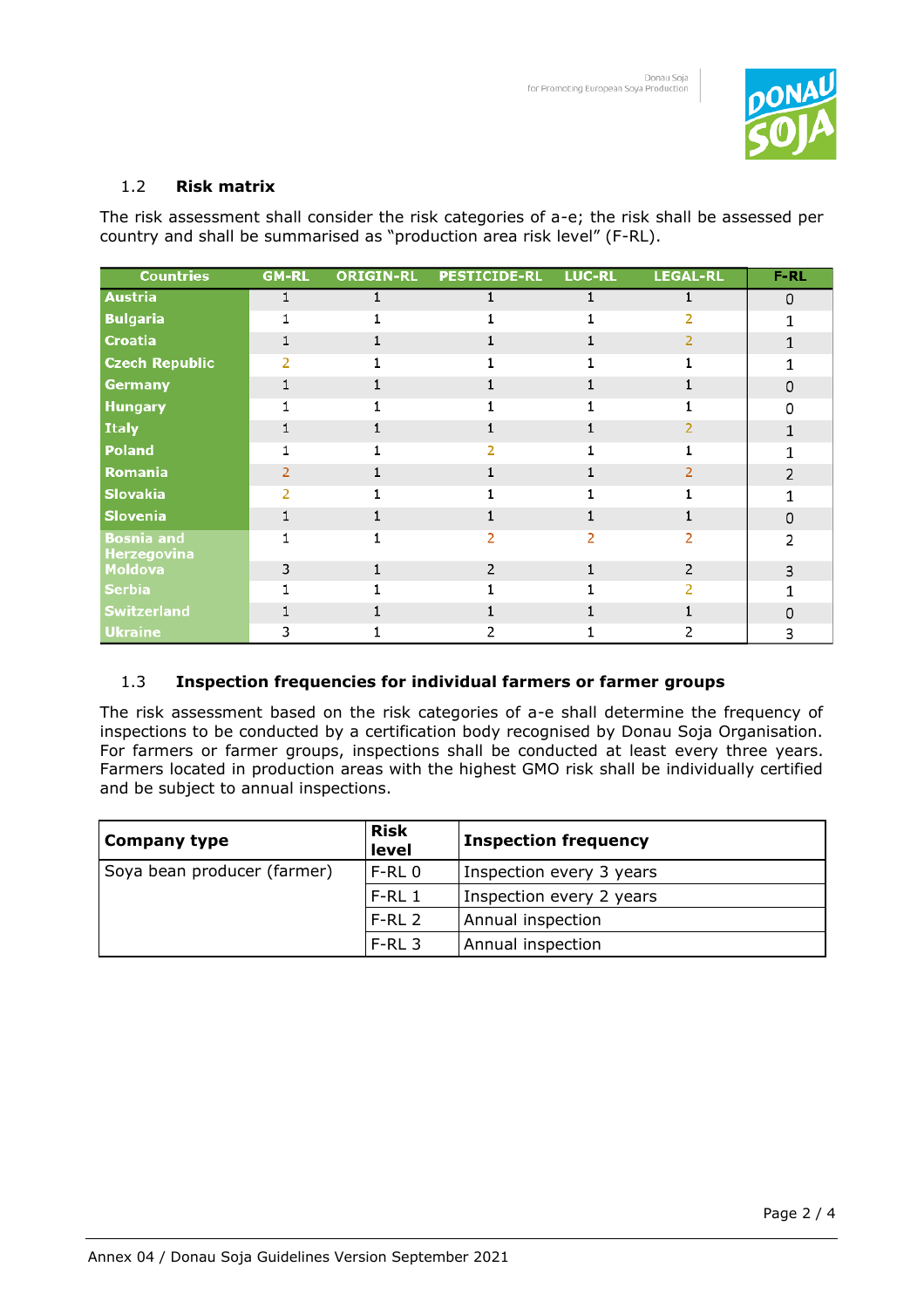

## **2 Risk assessment for certified companies in the supply chain**

#### 2.1 **Risk categories**

For certified companies other than farmers in the supply chain (e.g. collectors, traders, processors, compound feed producers, marketers), the risk of GM contamination shall be taken into account.

#### 2.2 **Risk Matrix**

The risk assessment shall consider the risk of contamination of Donau Soja-certified soya beans or soya products with GMOs. The risk shall be assessed for each company and shall be assigned a **company risk level** (see R 02 to R 06b, paragraph 1, for the risk levels of agricultural soya bean collectors and primary collectors [C-RL], soya traders [T-RL], soya bean primary processors [P-RL] and agricultural processors [A-RL]).

| <b>Company type</b>                                                                                                 | <b>Risk level</b> | <b>Definition</b>                                                                                                                                        |
|---------------------------------------------------------------------------------------------------------------------|-------------------|----------------------------------------------------------------------------------------------------------------------------------------------------------|
| Agricultural soya bean<br>collector &<br>primary<br>trader;<br>collector; soya<br>soya bean<br>primary<br>processor | RL <sub>0</sub>   | Only Donau Soja soya beans are stored, traded<br>or processed.                                                                                           |
|                                                                                                                     | RL <sub>1</sub>   | Only GM-free crops are stored, traded or<br>processed; non-GM soya beans of origins other<br>than Donau Soja may also be stored, traded or<br>processed. |
|                                                                                                                     | RL <sub>2</sub>   | Only GM-free soya beans are stored<br>or<br>processed, but GM crops other than soya (e.g.<br>maize) may also be stored or processed.                     |
|                                                                                                                     | RL <sub>3</sub>   | GM soya beans and GM soya bean meal may also<br>be stored, traded or processed.*                                                                         |

\*Only possible for oil mills and toasters if the processing lines are 100% segregated, both physically and technically; not possible for food producers

| <b>Company type</b>       | <b>Risk level</b> | <b>Definition</b>                                                                                                                                                                                  |  |
|---------------------------|-------------------|----------------------------------------------------------------------------------------------------------------------------------------------------------------------------------------------------|--|
| Agricultural<br>processor | RL <sub>0</sub>   | Donau Soja single or compound feed only                                                                                                                                                            |  |
| (animal keeper)           | RL 1              | Also other non-GM soya single or compound feed<br>(non-GM is documented)                                                                                                                           |  |
|                           | RL <sub>2</sub>   | Also GM single or compound feed, but only in<br>another farm activity (e.g. certified laying hen<br>feed & conventional fattening pig feed); no GM<br>feed or raw materials in the same facilities |  |
|                           | RL <sub>3</sub>   | Also GM single or compound feed in the same<br>facilities, but only if appropriate measures to<br>minimise the GM contamination risk are in place                                                  |  |